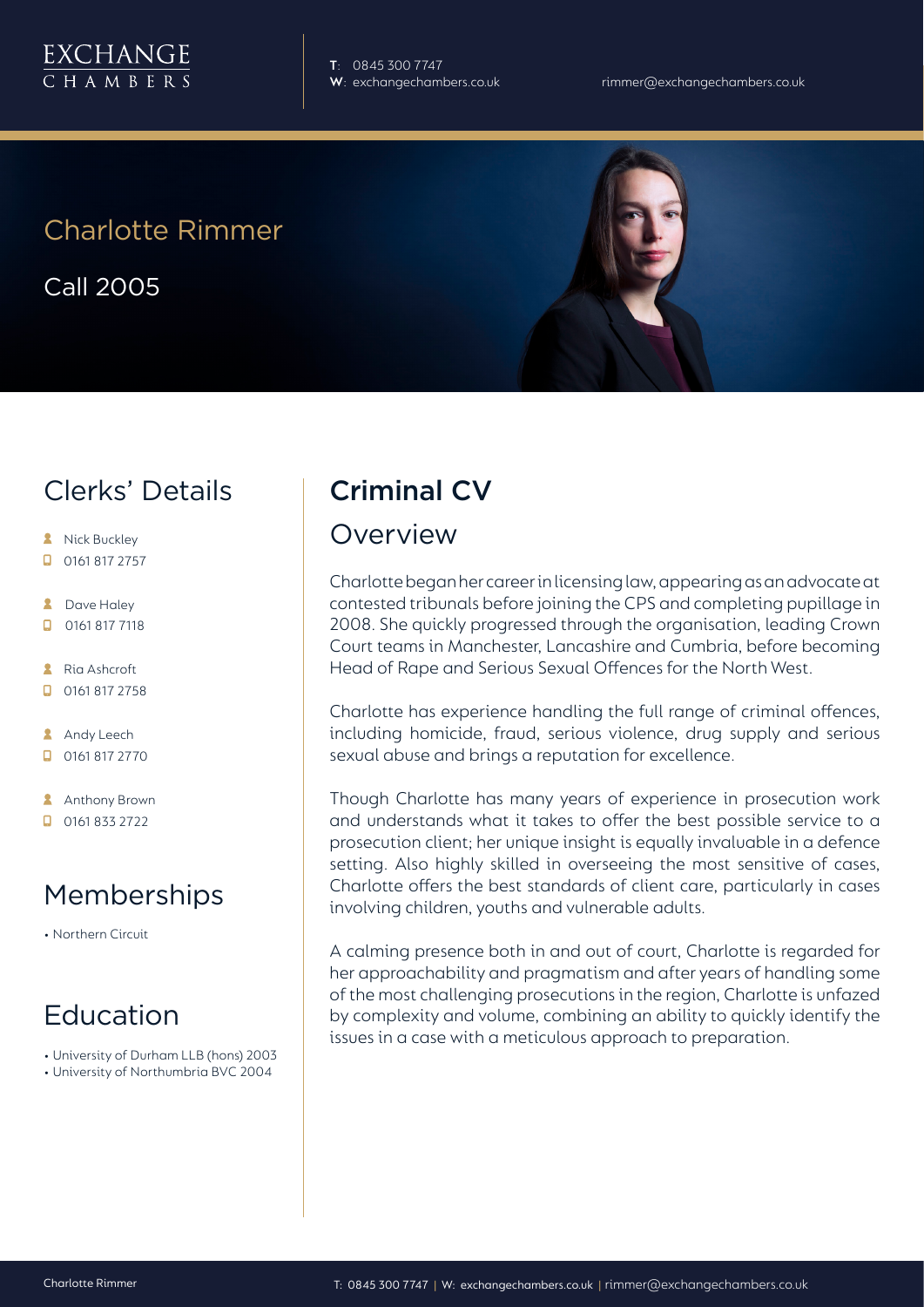

#### Cases

*R v G (2020):* Defending allegation of rape and domestic violence. Complainant called the police after escaping the crime and reported extensive bruising. Successful section 41 application at trial and challenge of forensic examiner. Acquitted of rape and one assault in the face of what had at first appeared to be compelling evidence. The defendant was released (time served) on the day of the verdicts.

*R v M et al (2020):* Prosecuting allegation of murder, led by Nicholas Johnson QC, in a case where two offenders carried out a revenge attack after being involved in a dispute with the deceased moments earlier regarding the treatment of a young boy. Both defendants convicted after trial of murder.

*R v C (2020):* Successful defence of inter-familial allegations dating back some 40 years where the complainants accused the defendant of gross indecency. The case involved extensive third party material including mental health records and counselling notes as well as the complexities of advising upon potential sentence combining sentencing powers from historic legislation with current sentencing practice.

*R v F (2020):* Secured full acquittals in case concerning child cruelty and domestic violence. The defendant faced counts of section 47 assault upon his ex-partner and their child, as well as coercive and controlling behaviour upon his partner and child cruelty charges in respect of three of his four children. The case involved extensive third-party material from school and social services with allegations of a catalogue of domestic abuse over many years. At trial the defendant was acquitted of all charges.

*R v T (2020):* Successful defence in case involving allegations of sexual assault upon a 17-year-old with the issue of consent. This case conducted using ground rules and section 28 cross examination and through careful and sensitive cross examination the credibility of the complainant was undermined and a full acquittal resulted.

*R v H (2019):* Child Sexual Abuse Panel referral of a case from the 1970s that was refused charge in 2008 and referred for reconsideration. After careful consideration and various additional inquiries there was sufficient evidence to charge the case (decision approved by the CCP).

*R v M (2018):* Pre-charge appeal case with charges of sexual abuse authorised against grandmother of 3-year-old complainant. Subject to challenge as to prospects of conviction – case resulted in conviction after trial and 6-year custodial sentence.

*R v J et al (2016):* Worked closely with reviewing lawyer in conspiracy to defraud prosecution of two senior academics who were alleged to have made false claims for consultancy work. VHCC involving voluminous material from the records at the institution.

*R v S (2016):* Oversight of referral to the DPP of this transmission of HIV case, which are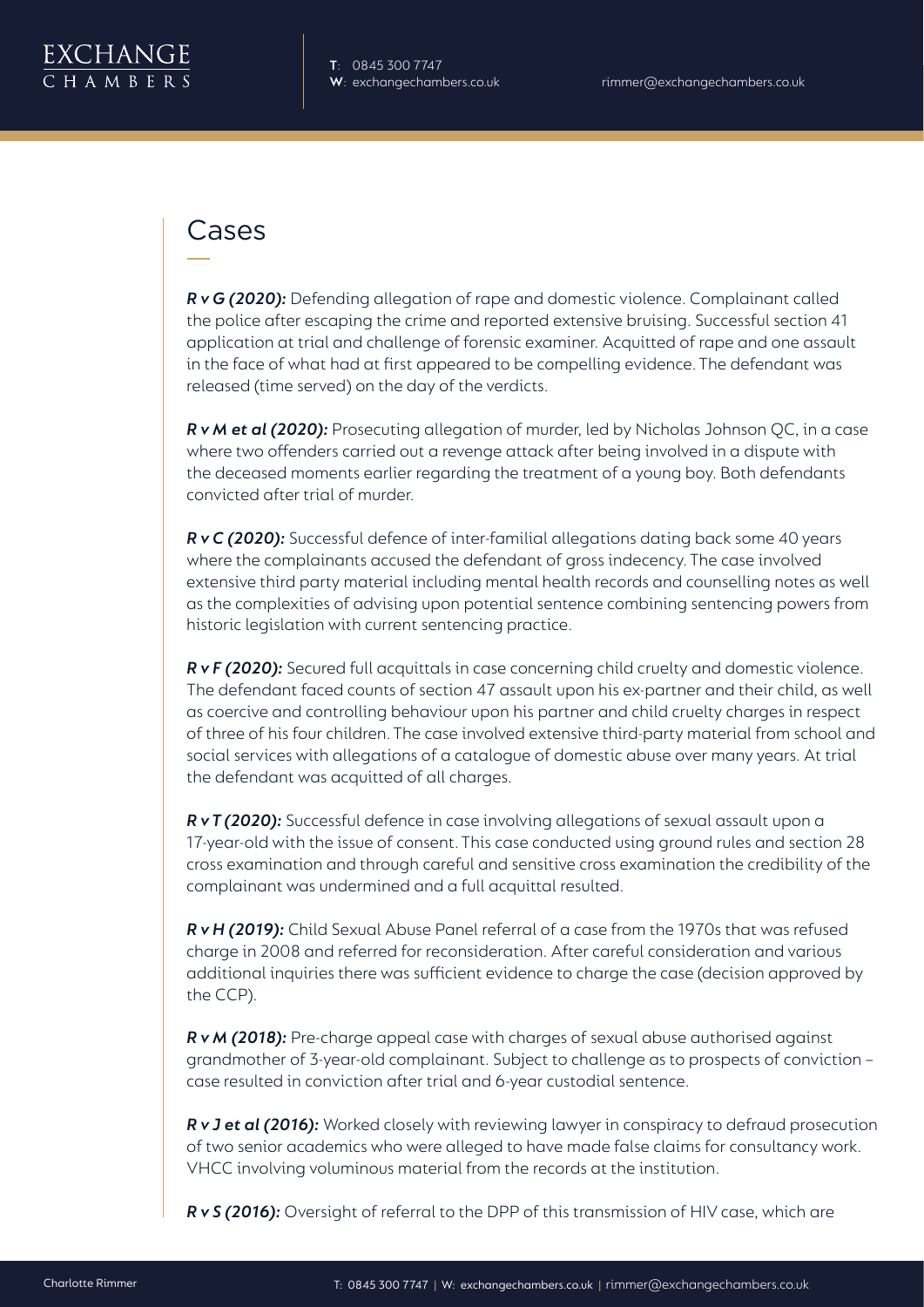notoriously complex to prosecute given the various elements that must be established including knowledge of risk and causation. The defendant was convicted and received 4 years in custody.

*R v R (2015):* Oversight of modern slavery prosecution under pressure from resident judge to drop proceedings. Consultation with CPS HQ and review of legislation and Convention on Forced Labour led to appropriate challenge of the Judge and pursuit of the case through to hung jury.

*R v I (2014):* Referral of advice to DCCP for fatal road traffic collision (responsible for referral of all fatal road traffic cases as Head of Crown Unit). This case involved a collision with a pedestrian at a set of traffic lights and as part of the review the collision reconstruction report was challenged and an expert instructed to establish average speeds far in excess of those initially identified which led to a conviction.

*R v G (2014):* Advice given on appeal by the police in respect of a gross negligence manslaughter allegation. The suspect was alleged to have supplied the victim with opiates which pathology confirmed had caused an overdose.

**R v B et al (2014):** Prosecution of 9-handed child sexual exploitation case involving a very vulnerable teenage victim in care, including allegations that both parents had facilitated the abuse (charged under s46 SCA 2007). The case involved careful rapport building with the complainant, including several meetings with her and the OIC at her care home. This VHCC case also concerned voluminous undermining third party material, cell site and complex digital communications evidence.

# Recommendations

"Charlotte's command of a brief is genuinely impressive. She is always meticulously prepared and live to even the minutiae of a case right from the start. She has a highly analytical mind and thinks tactically from the outset. Clients are put at ease by her calm manner, her confidence in a case and her obvious skill." **The Legal 500 2022**

"Charlotte is tenacious, methodical, well prepared, and has a great eye for detail. She has good legal thought process which generates a confidence that her judgement is sound." **The Legal 500 2021**